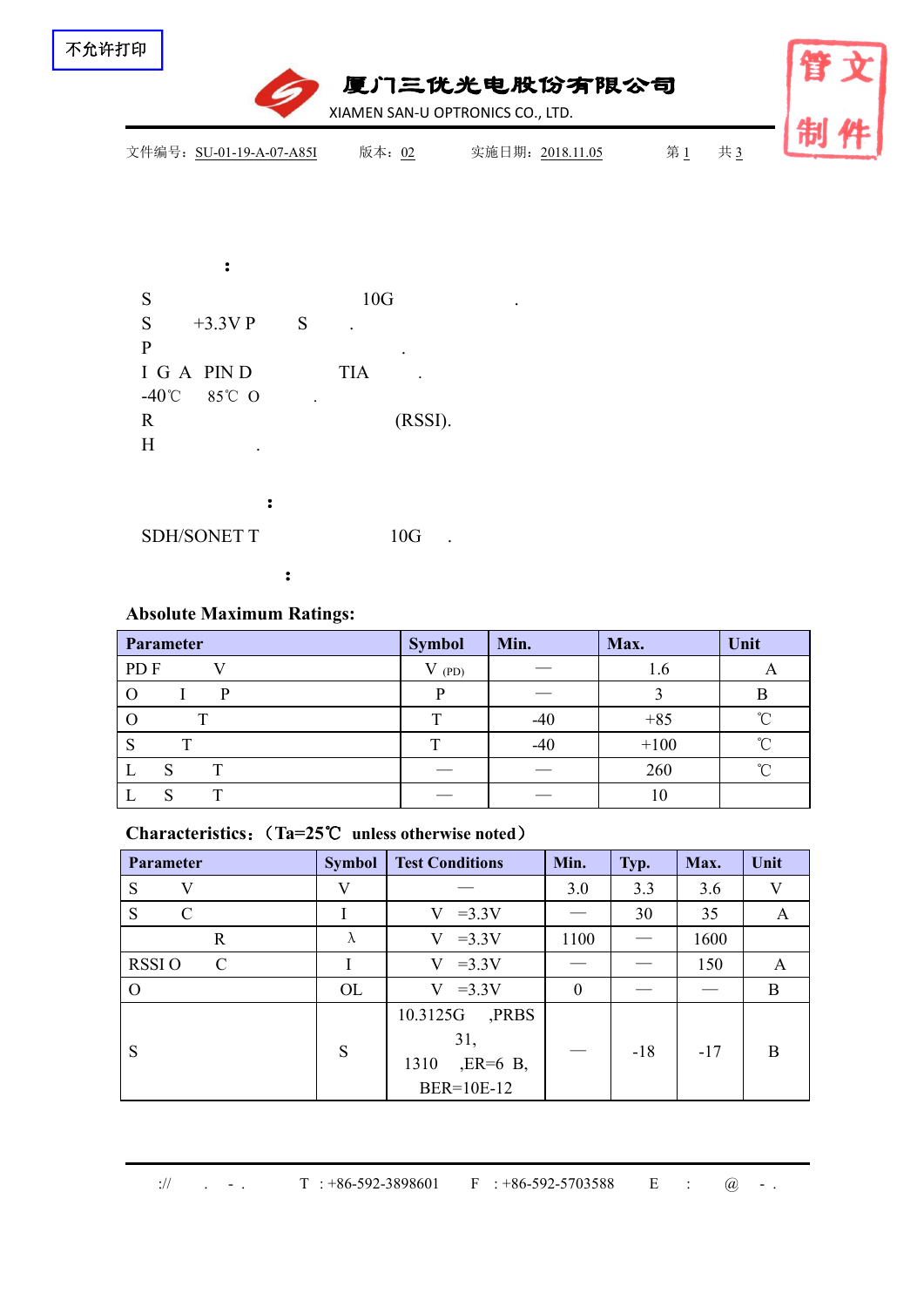厦门三优光电股份有限公司 XIAMEN SAN-U OPTRONICS CO., LTD.

文件编号: SU-01-19-A-07-A85I 版本: 02 实施日期: 2018.11.05 第 2 共 3

# **Key Materials**

| $\mathbf{M}$ | D          |
|--------------|------------|
| PIN PD       | 0001020253 |
| TIA          | 0000090137 |





#### **Statement**:

SAN-U , . A  $\vdots$ SAN-U  $\mathbf{A}$ '. SAN-U

.

### **Contact Information:**

:// . - . T : +86-592-3898601 F : +86-592-5703588 E : @ - .